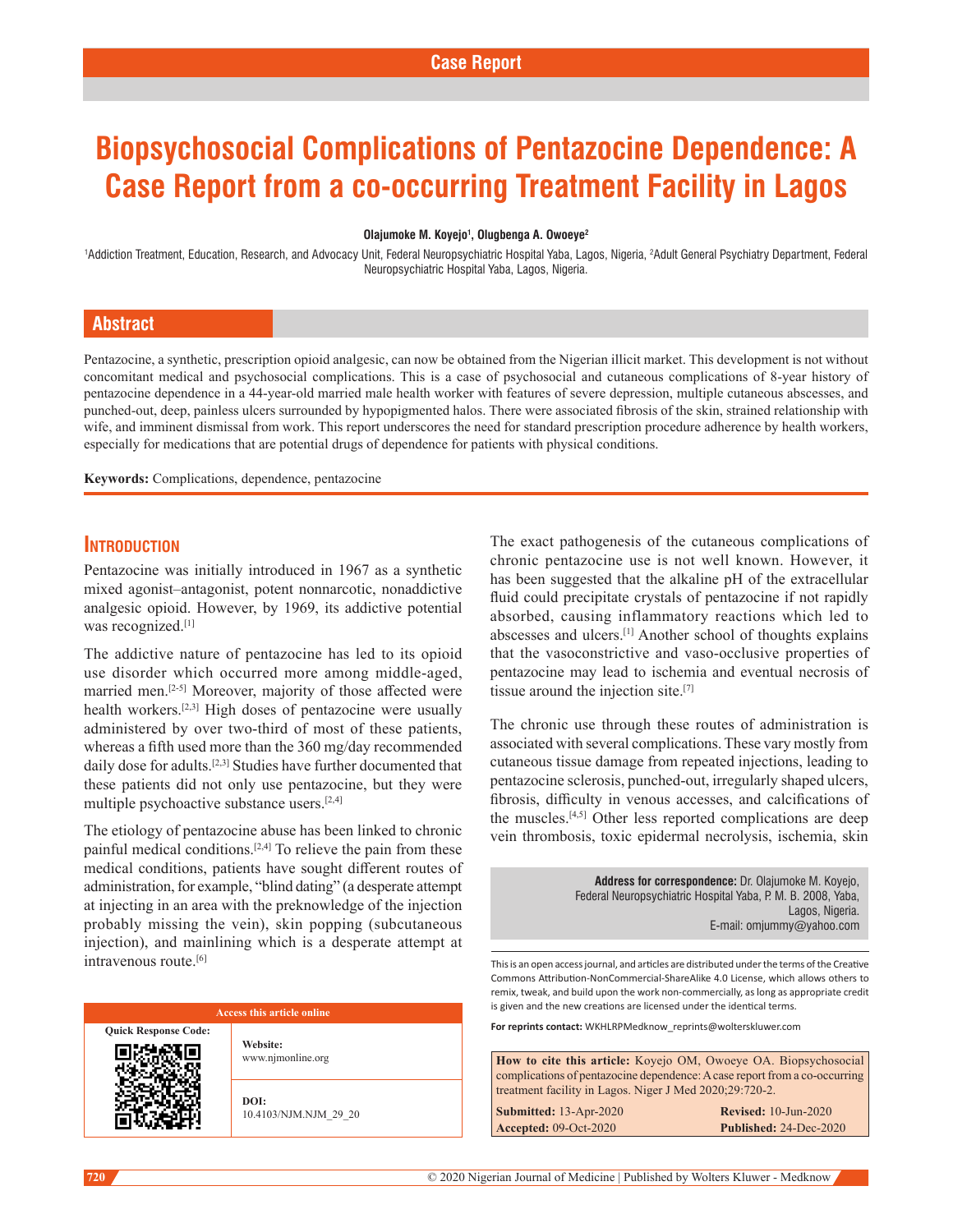necrosis, contractures, gangrene, or autoamputation and generalized erythematous desquamation rash with altered follicle histopathology.[8]

This report is aimed at bringing to fore the need for standard and strict prescription procedure adherence by health workers, especially for medicines that are potentially addictive for patients with physical conditions.

# **Case History**

A middle aged, separated laboratory scientist, presented at the emergency unit of the hospital with a 10‑year history of pentazocine use.  He commenced the use through prescribed intramuscular pentazocine 30mg b.d for two days in 2003 following rectal haemorrhoidectomy. This relieved the surgery pain and gave him some euphoric effect which he enjoyed. Within a period of 2 years, he increased use to an average of 150mg TDS and sometimes exceed 600mg/day without prescription. However, on reaching an excess of 600 mg/day, he experienced restlessness and drowsiness. Out of desperation, sometimes, he would travel several kilometers to buy the medication without a prescription. The withdrawal symptoms he experienced were sad mood, muscle aches, excessive yawning, and sweating. His social and occupational functioning was affected negatively by his inability to control his use of psychoactive substances. Despite the hypertrophic scars on his hands/legs and several abscesses which resulted in ulcers from the repeated injection sites, he continued the use of the substances for years. The routes of administration of the drug were frequently intravenous ("mainlining"), sometimes intramuscular and sparingly subcutaneous ("skin popping"). However, when desperate, he injected himself in the same area despite the awareness of the injection probably missing the vein ("blind dating").

After about six years of use, the patient experienced intermittent sad mood, loss of interest in previously pleasurable activities, loss of energy, low self‑esteem, and loss of confidence. He had pessimistic thoughts about the

future and a high sense of guilt which further contributed to his continued use of pentazocine.

He claimed that he had 12-week residential treatment and rehabilitation programs in a tertiary mental health hospital twice. However, within a month of discharge on both occasions, he had relapsed. He has had three previous unsuccessful hemorrhoidectomies.

Examination of the musculoskeletal system [Figure 1] showed hypertrophy of the subcutaneous tissue of the right and left legs, both feet, subcutaneous tissue of both the lower third of the right and left arms, and the whole of the right and left forearms.

#### **Right upper limb**

The circumference of the upper third of the right forearm was 46 cm, middle third of the right hand was 36 cm, lower third of the right leg 34 cm, and middle third of the right foot 33 cm. There were several depressed scars on the right arm, forearm, and hand [Figures 1 and 2].

#### **Left upper and lower limb**

The circumference of the middle third of the left forearm was 42 cm, middle third of the left hand 35 cm, lower third of the left leg 34 cm, and middle third of the left feet 32 cm

There were multiple ulcers on the left forearm with the widest being  $3 \text{ cm} \times 4 \text{ cm}$ . The ulcers were painless and not purulent. There were areas of hyperpigmentation around the ulcers. The ulcer sites were punched out, bases were hard, and the edges were irregular.

A diagnosis of mental and behavioural disorder due to use of opioids with depressive symptoms (F11.5.54) with cooccurring chronic rectal haemorrhoids and lymph-oedema (International Classification of Disease Version 10, 1994).

Within 48 h of admission, he was referred to a multidisciplinary center where he was untimely discharged due to financial incapability. One‑year telephone follow‑up revealed that the patient had died.



**Figure 1:** Cutaneous complications of the upper and lower limbs pentazocine dependence



**Figure 2:** The right upper showing cutaneous complications of